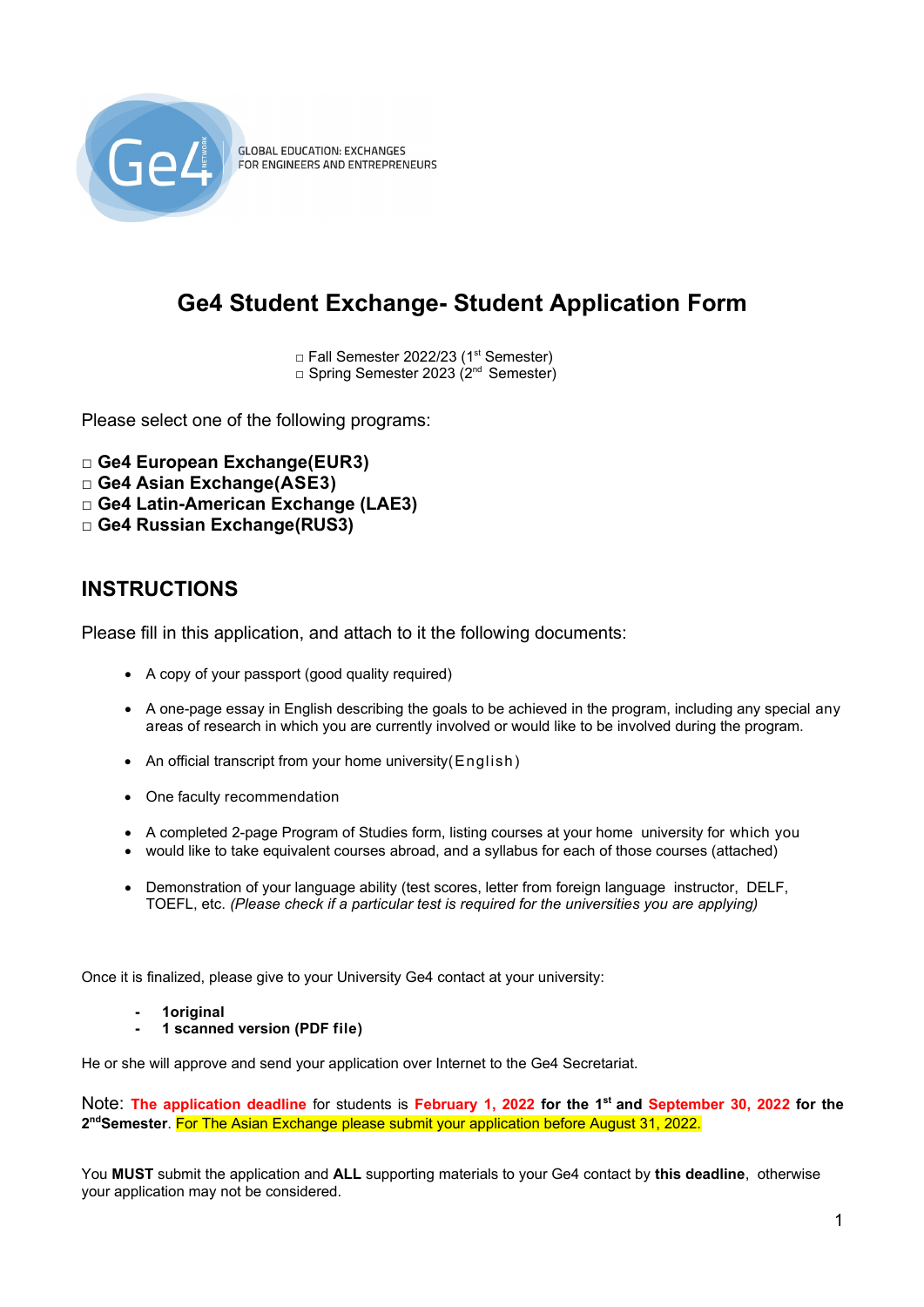

| <b>Part 1: Personal Information</b>                                                                                                                                                                                            | attach<br>photo<br>here                                                                                                                                                                                                              |
|--------------------------------------------------------------------------------------------------------------------------------------------------------------------------------------------------------------------------------|--------------------------------------------------------------------------------------------------------------------------------------------------------------------------------------------------------------------------------------|
| 1. Family name<br>the control of the control of the control of the control of the control of the control of                                                                                                                    |                                                                                                                                                                                                                                      |
| 2. Given name<br>o female<br>3. Gender                                                                                                                                                                                         | o male                                                                                                                                                                                                                               |
| 4. Date of birth (day, month, year)                                                                                                                                                                                            | <u> 1990 - Johann John Stoff, deutscher Stoffen und der Stoffen und der Stoffen und der Stoffen und der Stoffen und der Stoffen und der Stoffen und der Stoffen und der Stoffen und der Stoffen und der Stoffen und der Stoffen </u> |
| 5. Place of birth (city and country)                                                                                                                                                                                           |                                                                                                                                                                                                                                      |
| 6. Citizenship                                                                                                                                                                                                                 |                                                                                                                                                                                                                                      |
| 7. Passport number                                                                                                                                                                                                             |                                                                                                                                                                                                                                      |
| 8. Passport expiration date ______________________________(day, month, year)                                                                                                                                                   |                                                                                                                                                                                                                                      |
| 9. Residence during academic year<br>We need this information in order to contact you.                                                                                                                                         | 10. Permanent residence (home)                                                                                                                                                                                                       |
| Dates at this address (day, month, year)                                                                                                                                                                                       | Dates at this address (day, month, year)                                                                                                                                                                                             |
|                                                                                                                                                                                                                                |                                                                                                                                                                                                                                      |
| telephone _______________________________                                                                                                                                                                                      | telephone ____________________________                                                                                                                                                                                               |
| email                                                                                                                                                                                                                          |                                                                                                                                                                                                                                      |
| Other email at which you can be reached: University of the contract of the contract of the contract of the contract of the contract of the contract of the contract of the contract of the contract of the contract of the con |                                                                                                                                                                                                                                      |
| 11. Emergency contact:                                                                                                                                                                                                         |                                                                                                                                                                                                                                      |
| Name: Name and the state of the state of the state of the state of the state of the state of the state of the state of the state of the state of the state of the state of the state of the state of the state of the state of |                                                                                                                                                                                                                                      |
|                                                                                                                                                                                                                                |                                                                                                                                                                                                                                      |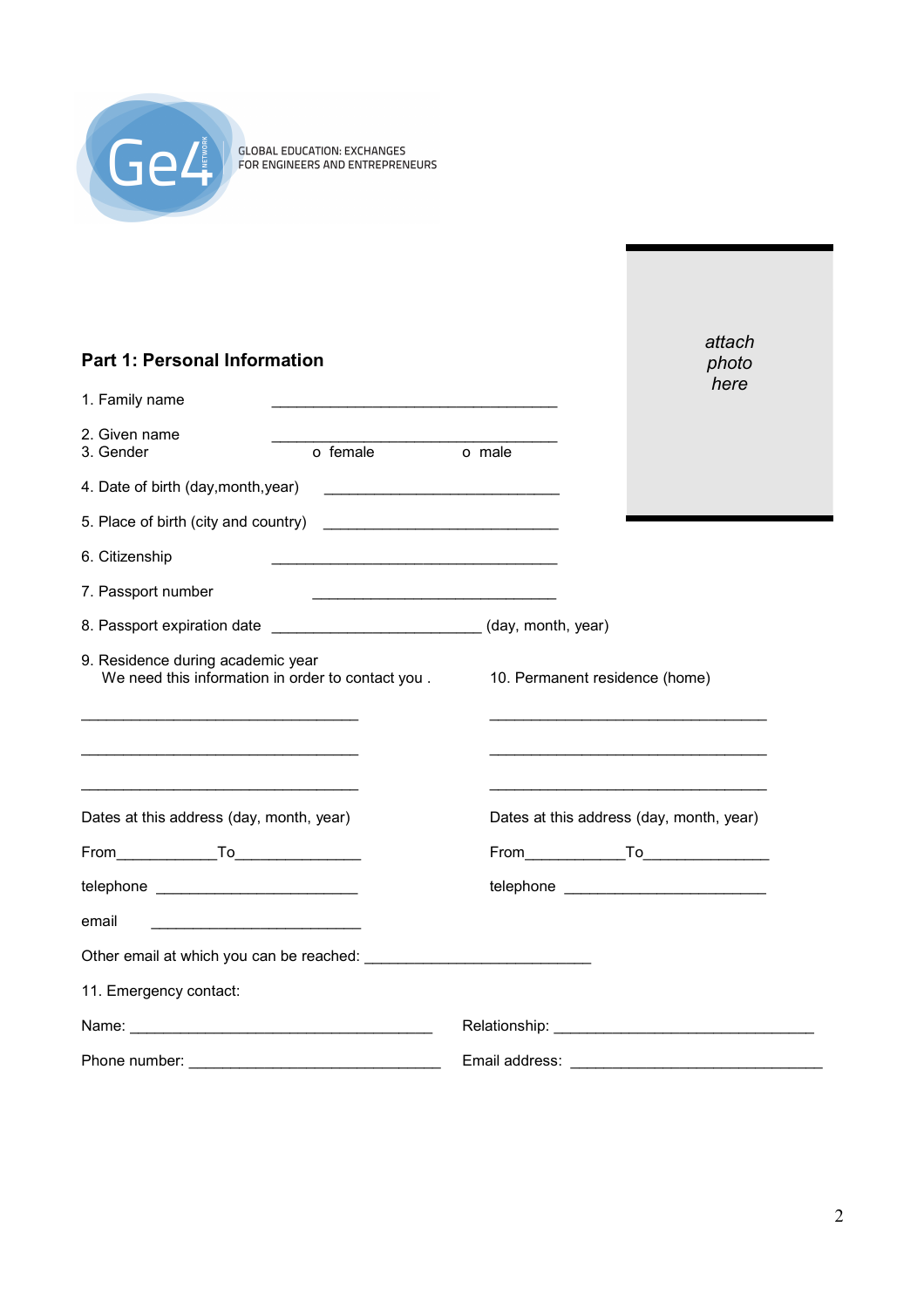

# **Part 2: Current Program**

| 12. Institution / School                                                                                                                                                                                                       |                                                                                           |
|--------------------------------------------------------------------------------------------------------------------------------------------------------------------------------------------------------------------------------|-------------------------------------------------------------------------------------------|
|                                                                                                                                                                                                                                |                                                                                           |
| 14. Academic advisor                                                                                                                                                                                                           |                                                                                           |
| 15. Academic advisor contact information                                                                                                                                                                                       |                                                                                           |
| Telephone: __________________________                                                                                                                                                                                          | Email:                                                                                    |
| 16. Present year of studies (Current level) _________________                                                                                                                                                                  |                                                                                           |
| 17. Expected date of completion (month, year) and degree to be obtained                                                                                                                                                        |                                                                                           |
| Part 3: Skills                                                                                                                                                                                                                 |                                                                                           |
|                                                                                                                                                                                                                                | 18. First language(s): (languages spoken at home, in which you can communicate fluently)  |
| 19. Other language(s):<br>Please assess yourself for each other language using the scale below.                                                                                                                                |                                                                                           |
|                                                                                                                                                                                                                                |                                                                                           |
| reading/writing ________<br>$1 =$ fluent<br>$2 =$ good communication / comprehension<br>3 = working knowledge                                                                                                                  | oral<br>$1 =$ fluent<br>2 = good communication / comprehension<br>3 = working knowledge   |
| language 2: New York Street, New York Street, New York Street, New York Street, New York Street, New York Street, New York Street, New York Street, New York Street, New York Street, New York Street, New York Street, New Yo |                                                                                           |
| reading/writing ________<br>$1 =$ fluent<br>2 = good communication / comprehension<br>3 = working knowledge                                                                                                                    | oral<br>$1 =$ fluent<br>$2 =$ good communication / comprehension<br>3 = working knowledge |
| 20. Any other relevant skills or hobbies:                                                                                                                                                                                      |                                                                                           |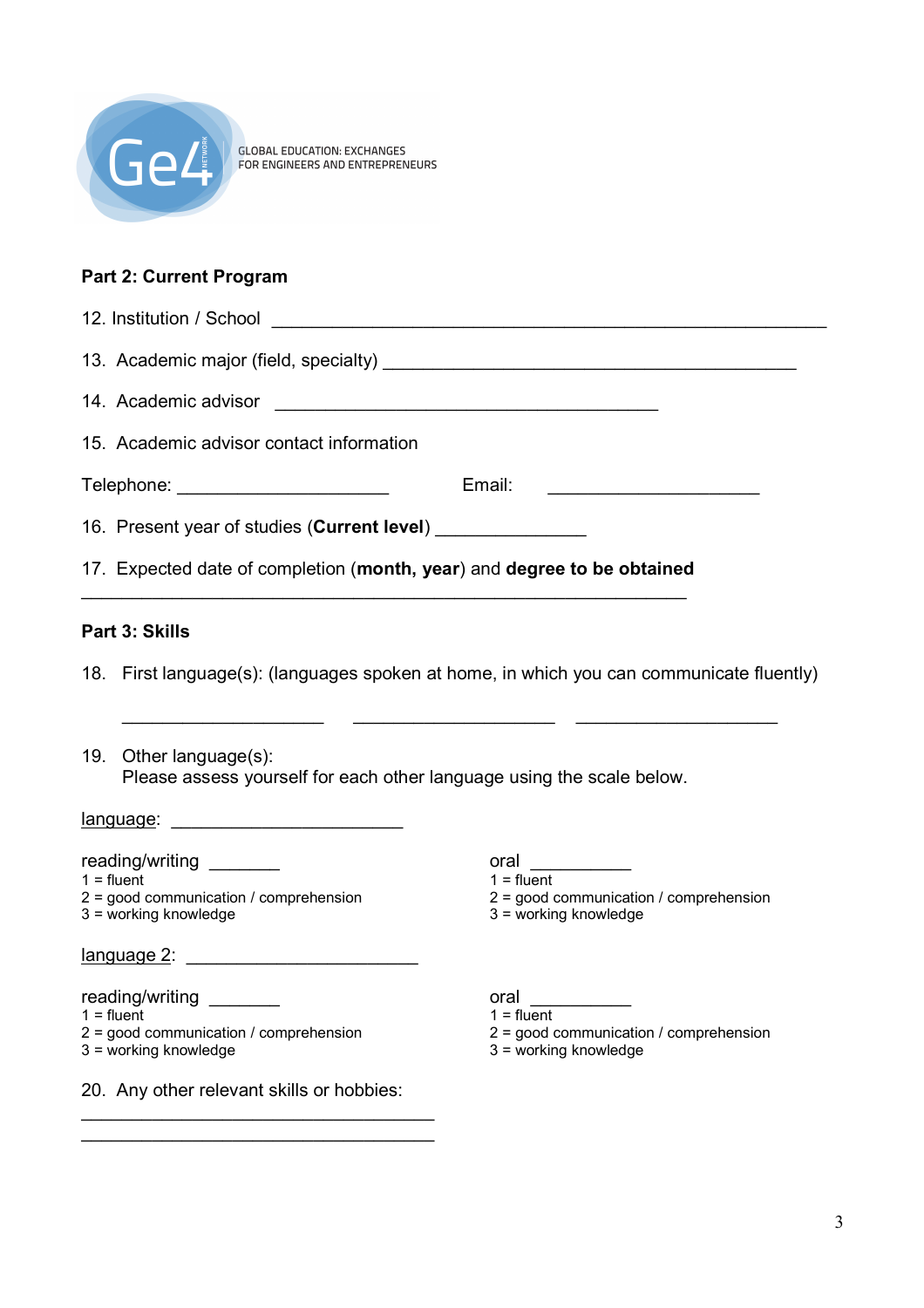

GLOBAL EDUCATION: EXCHANGES<br>FOR ENGINEERS AND ENTREPRENEURS

#### Part 4: Practical Experience (engineering internship, co-op, etc.)

21. List most recent or most relevant position held.

Dates employed: from (day, month, year) \_\_\_\_\_\_\_\_\_\_\_ to (day, month, year) \_\_\_\_\_\_\_\_\_\_

Please describe your position and duties/responsibilities.

You may list additional experience in that comments section: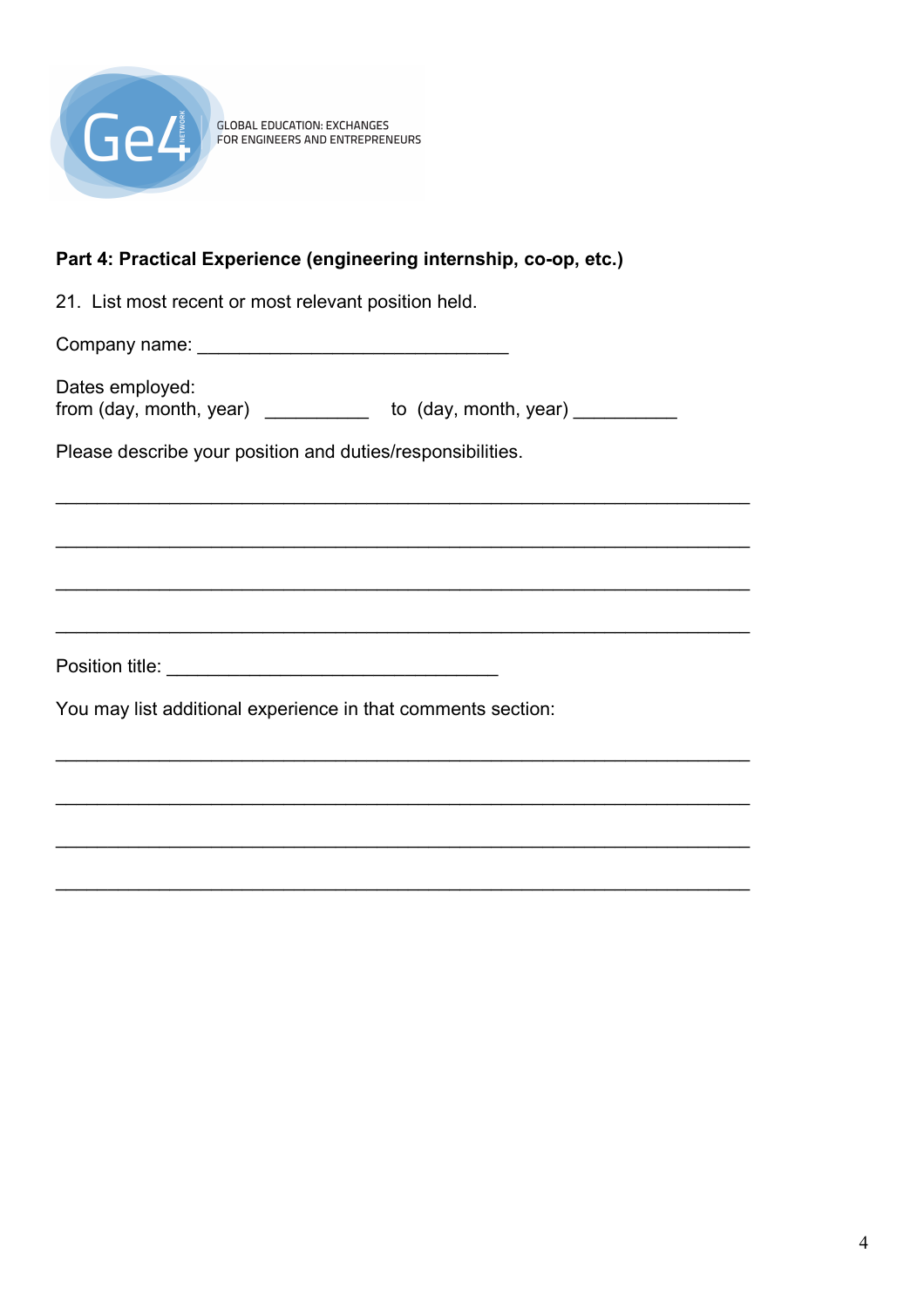

**GLOBAL EDUCATION: EXCHANGES** FOR ENGINEERS AND ENTREPRENEURS

# **Part 5: Program Preferences**

22. Country for which you are applying

 $\frac{1}{2}$  ,  $\frac{1}{2}$  ,  $\frac{1}{2}$  ,  $\frac{1}{2}$  ,  $\frac{1}{2}$  ,  $\frac{1}{2}$  ,  $\frac{1}{2}$  ,  $\frac{1}{2}$  ,  $\frac{1}{2}$  ,  $\frac{1}{2}$  ,  $\frac{1}{2}$  ,  $\frac{1}{2}$  ,  $\frac{1}{2}$  ,  $\frac{1}{2}$  ,  $\frac{1}{2}$  ,  $\frac{1}{2}$  ,  $\frac{1}{2}$  ,  $\frac{1}{2}$  ,  $\frac{1$ 

#### 23. Placement preferences

It's compulsory to give us at least three choices, as your first (or second) choice could be rejected. There is no ranking, but the listed universities must all of them offer the courses that the applicant would need to attend. Please write correctly the whole name of the institutions.

| ◠ |  |  |
|---|--|--|
|   |  |  |
| ົ |  |  |

24. Program duration (check one).

one semester of academic study

- two semesters of academic study
- 25. Are you planning to take (check one)
	- all or mostly undergraduate courses all or mostly graduate courses research for final project

Earliest date by which you can leave your home country and begin your program abroad (day, month, year):  $\blacksquare$ 

Latest date by which you must end your program abroad and return to your home country (day, month, year): \_\_\_\_\_\_\_\_\_\_\_\_\_\_\_\_\_\_\_\_\_\_\_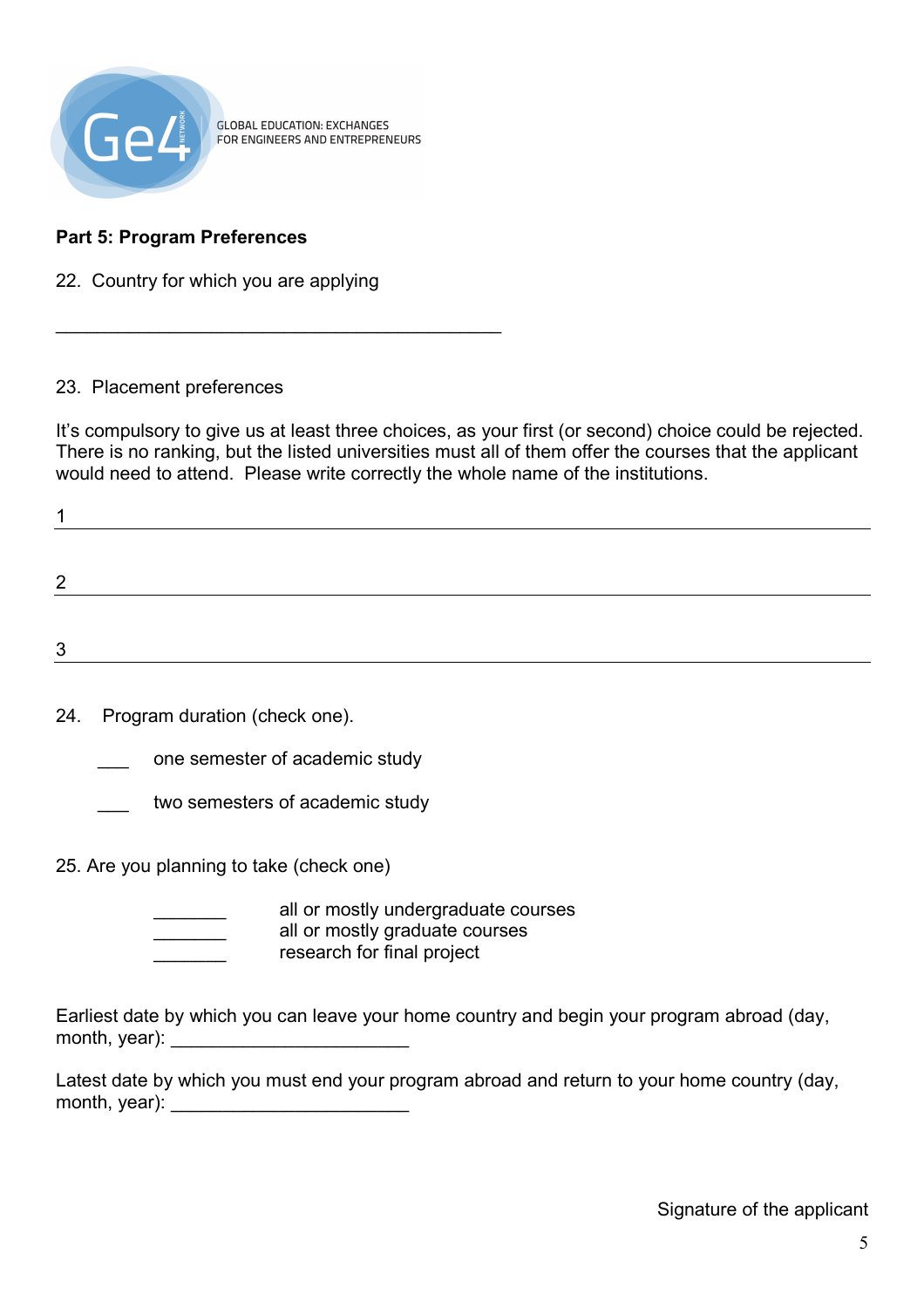

**GLOBAL EDUCATION: EXCHANGES** FOR ENGINEERS AND ENTREPRENEURS

# **PROGRAM OF STUDIES FORM**

| <b>Student Name</b> |                              |       |        |
|---------------------|------------------------------|-------|--------|
|                     | Family                       | Given | Middle |
| Home Institution    |                              |       |        |
|                     | Name of the academic advisor |       |        |

*Please, list courses offered at your home institution for which you would like to find corresponding courses at your host institution overseas. Please indicate if the course is necessary for your participation in the program (if you will not accept placement at an institution which does not offer an equivalent course). Please attach a course syllabus for each course listed below.* 

To be completed by host institution only:

Host Institution

**Note to host institution: Please attach descriptions for each course listed in the shaded area above**  before forwarding to the student's home university.

| To be completed by the student only:<br>Desired courses or topic of research                                               | Is the course<br>necessary for<br>participation in the<br>program? | To be completed by host institution only:<br>Suggested corresponding course at host<br>institution (name and number)         |
|----------------------------------------------------------------------------------------------------------------------------|--------------------------------------------------------------------|------------------------------------------------------------------------------------------------------------------------------|
| 1.<br>2.<br>3.<br>4.<br>5.<br>6.<br>7 <sub>1</sub><br>(if not enough space, please add an $\sqrt{N}$<br>separate document) | Yes<br>No<br>Yes<br>No<br>Yes<br>No<br>Yes<br>No<br>Yes            | <u>1. ____________________</u><br>$\overline{\mathbf{r}}$<br>$\overline{\mathbf{3}}$ .<br>$\overline{4}$ .<br>5.<br>6.<br>7. |